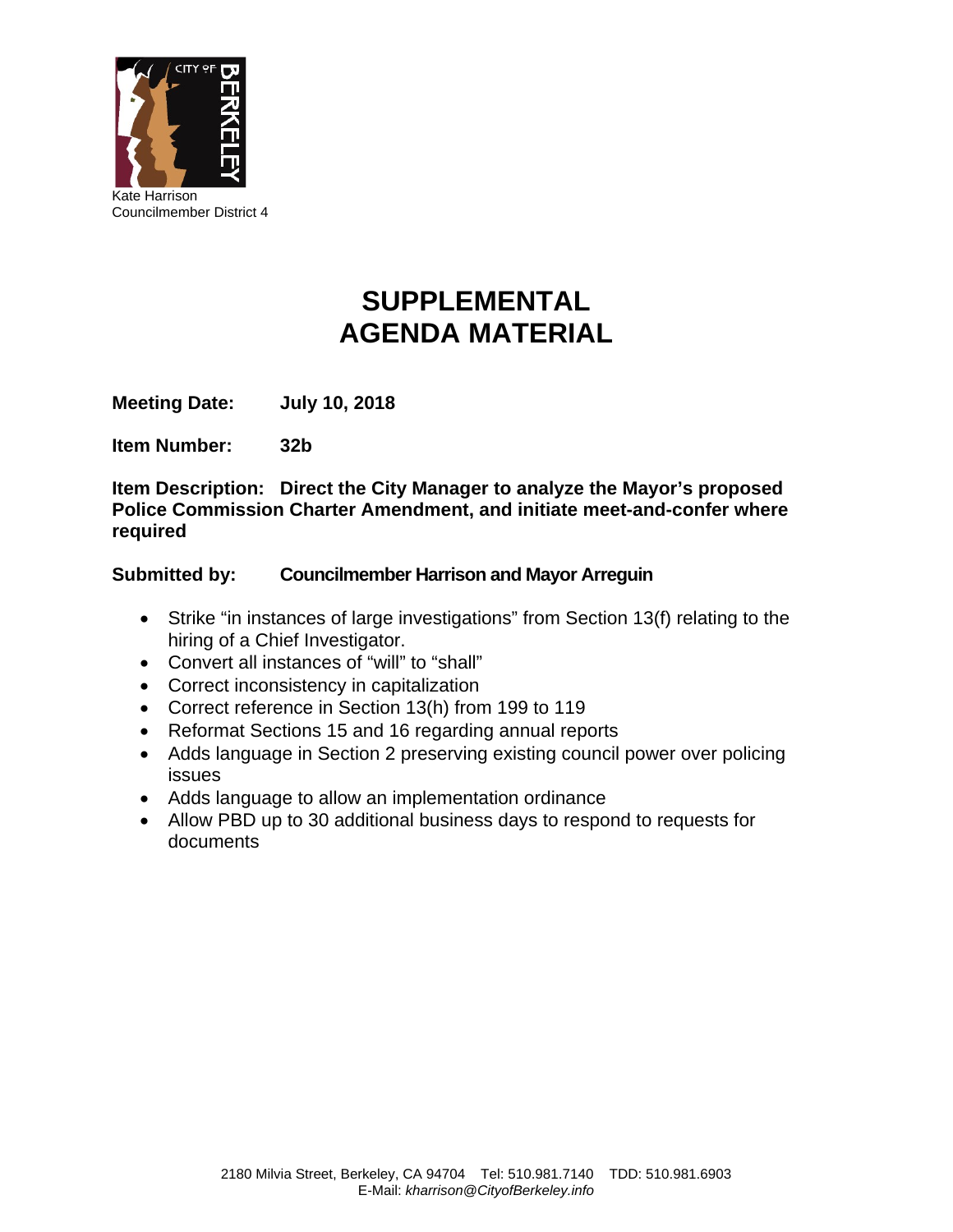## **CHARTER AMENDMENT TO ESTABLISH A POLICE COMMISSION**

The People of the City of Berkeley hereby amend the Charter of the City of Berkeley to read as follows:

Section 1. The Charter of the City of Berkeley is amended to add Article XVIII, to read as follows:

# **Article XVIII. POLICE COMMISSION AND INDEPENDENT POLICE AUDITOR**

## **Section 1. Establishment and purpose.**

A Police Commission is hereby established in the City of Berkeley. The purpose of the Police Commission is to promote public trust through independent, objective, civilian oversight of the Berkeley Police Department, provide community participation in setting and reviewing Police Department policies and procedures, and to provide a means for prompt, impartial and fair investigation of complaints brought by individuals against the Berkeley Police Department. The Commission shall have the functions and duties enumerated in this Charter, as well as those assigned to the Commission by Ordinance.

The Office of the Independent Police Auditor is hereby established, which shall have the functions and duties enumerated in this Charter, as well as those assigned to the Independent Police Auditor by Ordinance. The purpose of the Independent Police Auditor is to investigate all complaints filed against sworn employees of the Berkeley Police Department, to reach an independent finding as to the facts and recommend corrective action where warranted. The Independent Police Auditor shall also serve as the Secretary to the Police Commission and assist the Commission in carrying out duties prescribed herein.

#### **Section 2. Police Commission powers and duties.**

(a) The Police Commission has the following powers and duties:

(1) To advise and make recommendations to the public, City Council, and City Manager regarding the operation of the Berkeley Police Department, including without limitation all written policies, practices, and procedures in relation to the Berkeley Police Department;

(2) Review and recommend for to City Council approval all agreements, letters, or memoranda of understanding, of policies which express terms and conditions of mutual aid, information sharing, cooperation and assistance between the City of Berkeley Police Department and all other local state and federal law enforcement, intelligence, and military agencies or private security organizations operating in the City of Berkeley;

(3) To review and make recommendations on Police Department policies, practices and procedures as further described below;

(4) To receive and consider the findings and recommendations of the Independent Police Auditor regarding complaints against sworn employees of the Police Department, and to recommend discipline when misconduct is found;

(5) To participate in the hiring of the Chief of Police and command staff as further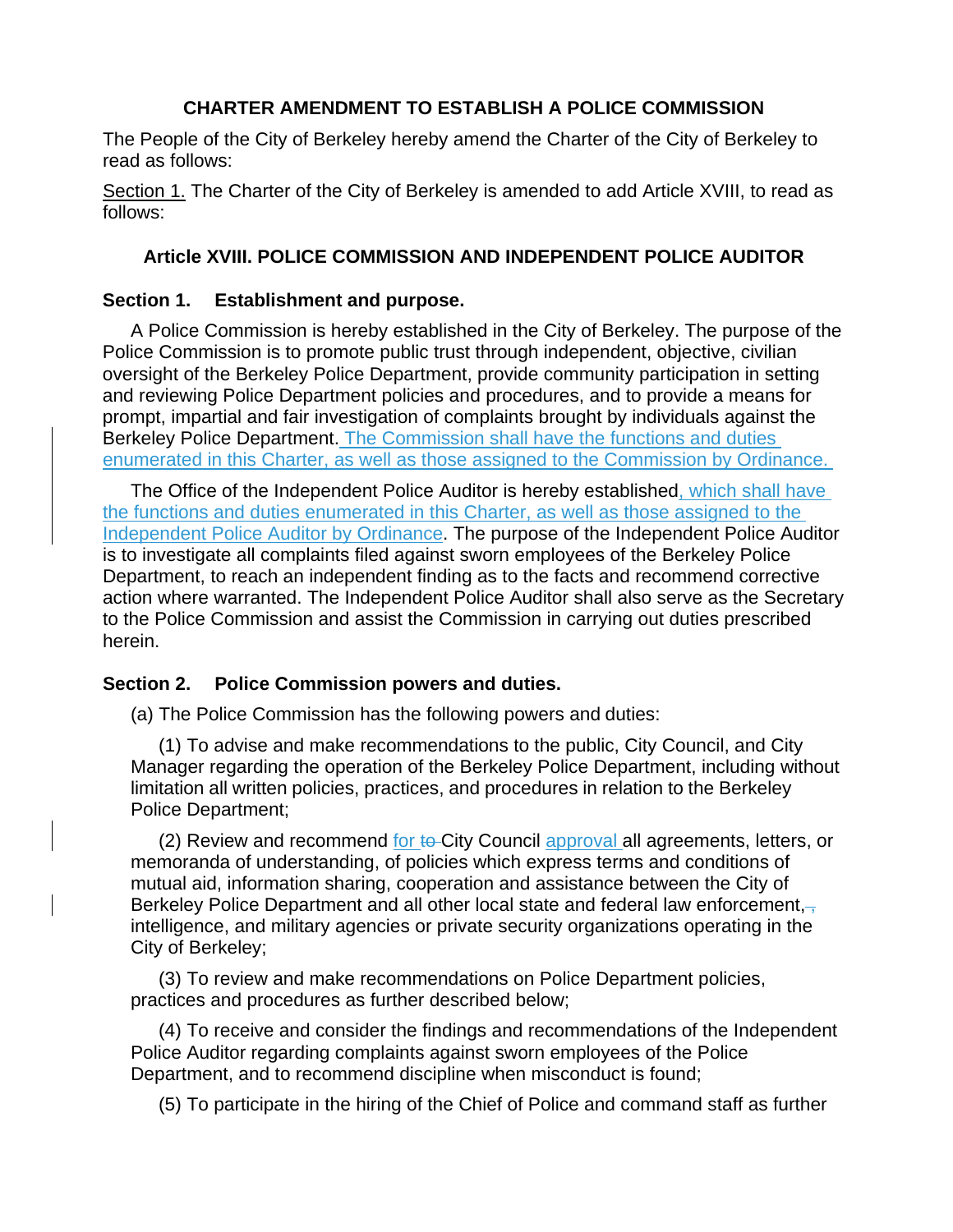#### described below;

(6) To access records of City Departments, compel attendance of sworn Police Department employees, and exercise the power of subpoena as necessary to carry out its functions and as further described below;

(7) To adopt rules and regulations necessary for the conduct of its business; and

(8) Any other powers and duties as the City Council may assign it by Ordinance.

(b) Nothing in this chapter granting powers and duties to the Police Commission shall limit the Council's independent authority to act on policing issues derived from elsewhere in this Charter, unless explicitly stated.

# **Section 3. Independent agency; budget authority and allocation**

(a) Notwithstanding Article VII of the Charter, the Police Commission, the Independent Police Auditor and its staff shall be independent of the City Manager.

(b) The Commission is authorized to propose a budget to the City Council for its operations, and the Council shall allocate to the Police Commission and Independent Police Auditor a budget sufficient to protect the due process rights of complainants and officers, for the Commission and its staff to carry out the investigative and policy responsibilities stated herein, and to ensure the independence of the Commission.

# **Section 4. Composition of Police Commission; eligibility**

(a) The Police Commission shall be composed of nine Commissioners selected by the City Council. Each member of the Commission must:

(1) Be a resident of the City;

(2) Be of voting age;

(3) Not be an employee, officer, or contractor with the City; a current sworn police officer from any agency; or a current employee, official, or representative of an employee association representing sworn police officers;

(4) Be fair minded and objective with a demonstrated commitment to community service;

(b) Desirable qualities of a Commissioner are familiarity with human resources, law, police procedures, or police oversight; or involvement in civil rights or community organizations.

(c) All appointees to the Commission shall be subject to background checks before final appointment. No person convicted of aA felony shall may serve as a bar to appointment on the Police Commission, at the discretion of the Council.

# **Section 5. Commissioner selection.**

(a) Candidates for the Commission must complete and file with the City Clerk an application form and an affidavit of residency required by Berkeley Municipal Code Section 2.04.145. Commission vacancies will-shall be widely advertised and publicly posted. The Mayor and each Councilmember will shall nominate one candidate from an applicant pool at a meeting of the City Council. Each individual nominee must be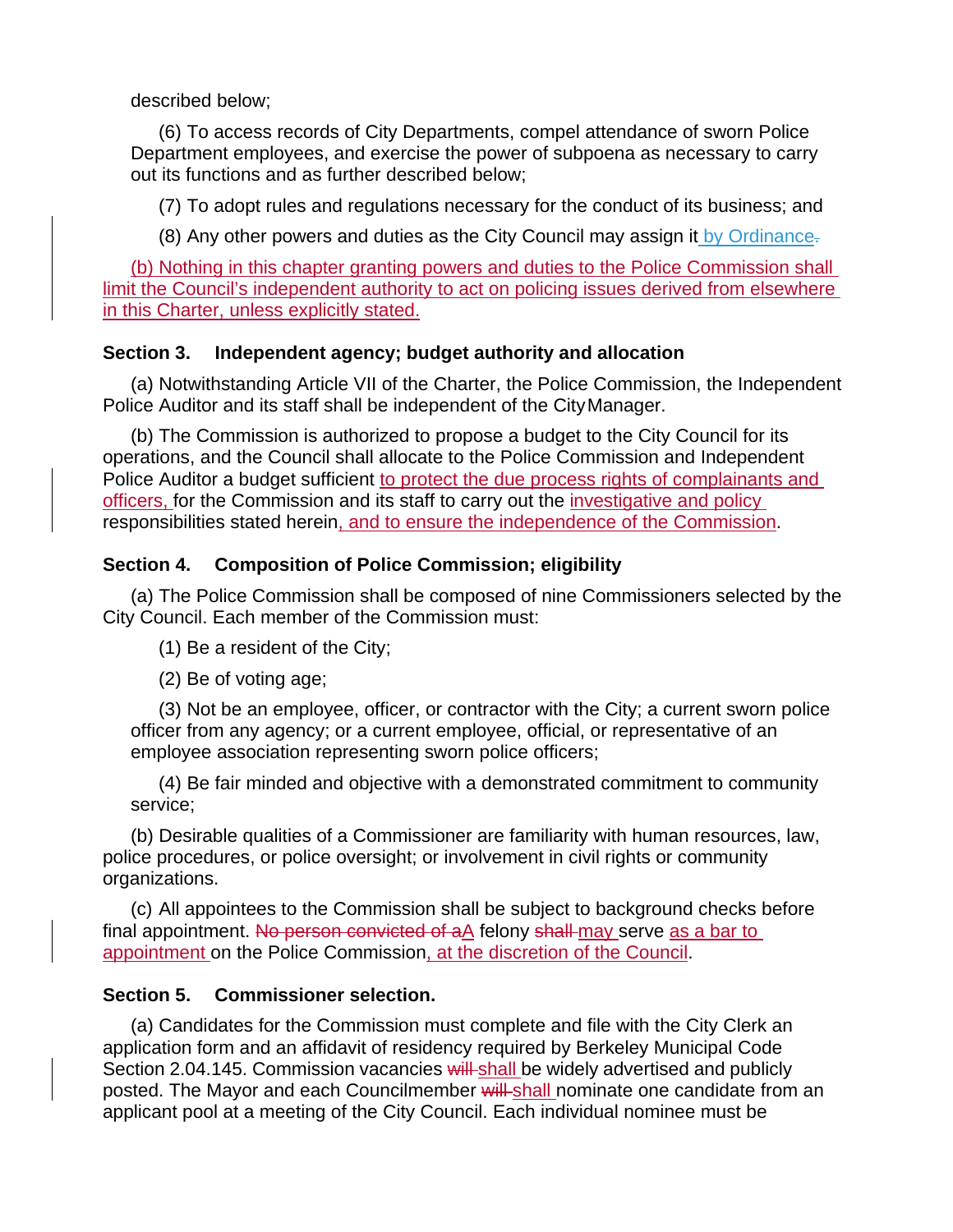approved by a majority vote of the Council.

(b) The Council shall endeavor to establish a  $e$ Commission that is broadly inclusive and reflective of race, ethnicity, age, sexual orientation, economic status, neighborhoods, and various communities of interest in this City. Toward that end, in soliciting applications for the position of Commissioner-positions, the Independent Police Auditor shall reach out to civic, community, and civil rights organizations, among others.

#### **Section 6. Terms; term limits.**

(a) Commissioner terms end four years after appointment, or upon the expiration of the nominating Councilmember's term, whichever is earlier. Commissioners are limited to serving eight consecutive years and may be reappointed following a break in service of at least four years.

(b) To the extent not in conflict with subsections (a) above, the provisions of Berkeley Municipal Code Section 3.02.040, regarding commissioner term limits and the effect of interruption in service, apply.

## **Section 7. Conflicts of interest.**

Commissioners will shall be subject to the requirements of the California Political Reform Act and other state and local conflict of interest codes.

## **Section 8. Expiration of term; termination; leaves of absence; removal.**

(a) A Commissioner whose term has expired may continue to serve until a successor Commissioner is appointed, unless the sitting Ceommissioner's term expires due to term limits.

(b) The term of a Commissioner who fails to remain eligible to serve on the Csommission (e.g., by moving out of the City of Berkeley, or becoming an employee of the City) expires automatically as of the date the reason for ineligibility arises.

(c) The provisions of Berkeley Municipal Code Section 3.02.020, establishing a termination procedure for absence from meetings, Section 3.02.030, leaves of absence, and Section 3.02.035, regarding alternate Csommissioners, apply to the Police Commission.

(d) A Commissioner may either be replaced by the Council if their term has expired or may be removed during their term by five six votes of the City Council.

# **Section 9. Commission Chairperson and Vice-Chairperson.**

The Commission shall elect one of its members as chairperson and one as vicechairperson, whose terms shall be one year each, or until their successor is elected. No chairperson is eligible to serve more than two consecutive terms, or portions thereof. Following election of the initial chairperson and vice-chairperson, the Commission shall elect subsequent officers each January.

# **Section 10. Commissioner stipends.**

Each Commissioner is entitled to receive a stipend of \$100.00 for each regular and special full commission meeting attended, and \$20.00 per hour for each subcommittee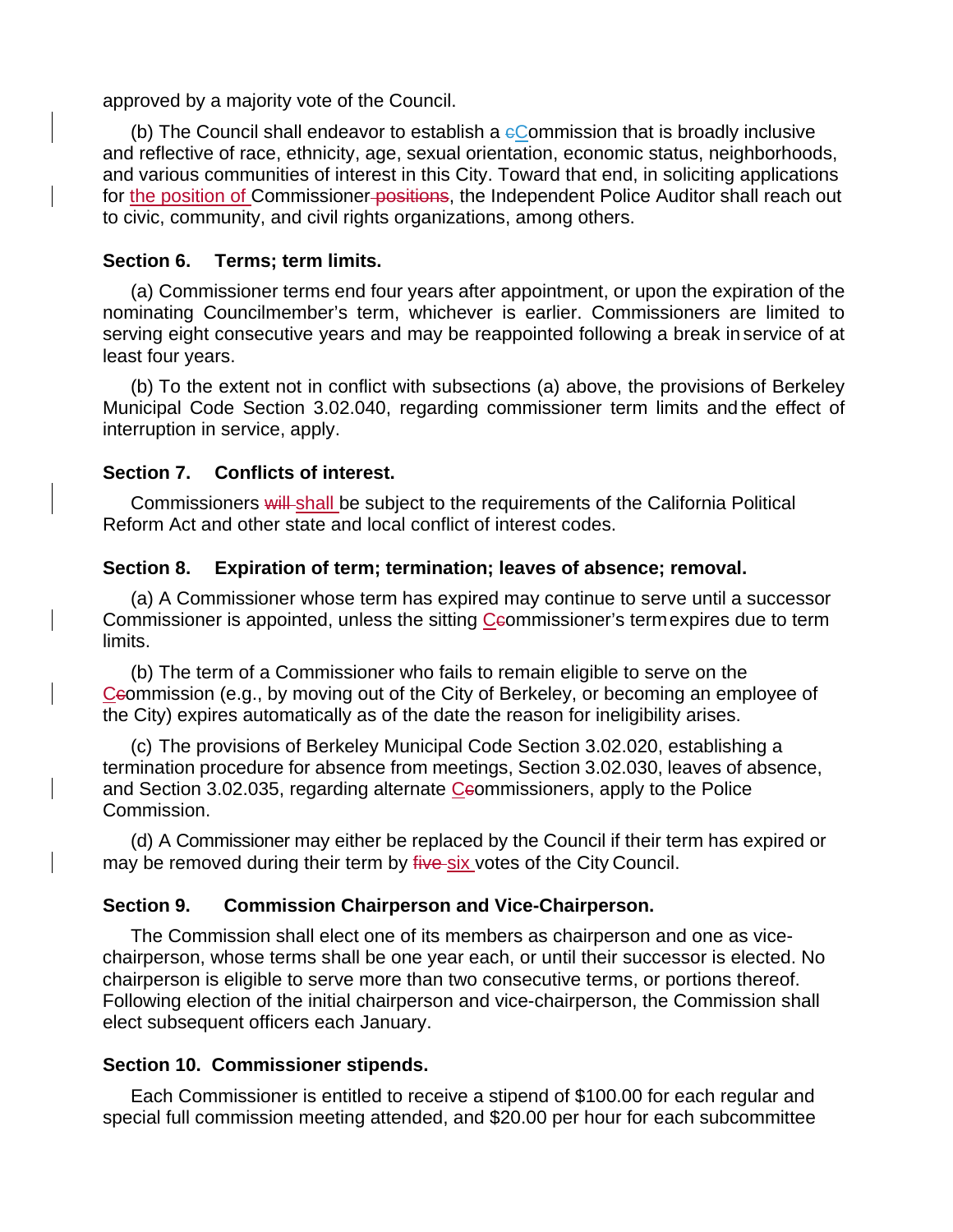meeting attended as a member of the subcommittee. However, the total stipend paid may not exceed \$300.00 per month per Commissioner.

#### **Section 11. Commissioner training.**

The Commission shall establish mandatory training requirements for Commissioners, with input from the Independent Police Auditor and Chief of Police.

#### **Section 12. Commission meetings; quorum; rules of procedure; subcommittees.**

(a) At the beginning of each calendar year, the Commission shall establish a regular meeting schedule consisting of at least 18 meetings. Special meetings may be called by the chairperson of the Commission or by a majority of the Commission.

(b) A majority of appointed Commissioners constitutes a quorum to conduct business and take any action.

(c) The Commission shall establish rules of procedure governing the conduct of its business.

(d) The Commission may establish subcommittees that it deems necessary to carry out its functions. The cChairperson shall appoint subcommittee members at a Commission meeting, and may include members of the public who express an interest in the business of the subcommittee. Public subcommittee members will shall serve without compensation. The Commission may establish further rules and procedures for the appointment of members of the public to subcommittees.

#### **Section 13. Office of the Independent Police Auditor.**

(a) The Police Commission shall nominate an Independent Police Auditor subject to confirmation by the City Council. shall appoint an Independent Police Auditor, who shall serveat the pleasure of the Council.

The Independent Police Auditor shall serve as secretary to the Police Commission and carry out the work of the Commission as described herein, including, without limitation, day-to-day operations of the Commission office and staff, and performance appraisals and discipline of all subordinate employees.

(b) By majority vote, the Police Commission may recommend removal for cause of the Independent Police Auditor to the Council. The council may remove the Independent Auditor by six votes.

 $(\theta)(c)$  In addition to the duties prescribed, upon receipt of a complaint, the Independent Police Auditor shall ensure a timely, thorough, complete, objective and fair investigation into the complaint.

 $\left(\frac{f(x)}{g(x)}\right)$  The Independent Police Auditor shall provide timely updates on the progress of all investigations conducted by the Office of the Independent Police Auditor to the complainant and the Police Department employee who is the subject of the investigation, unless specific facts of the investigation would prohibit such notification.

Based on the facts of the investigation, reach an independent finding as to the facts.

The Independent Police Auditor shall assess the conduct of the sworn Police Department employee in light of the facts discovered through the investigation, the law, and the policies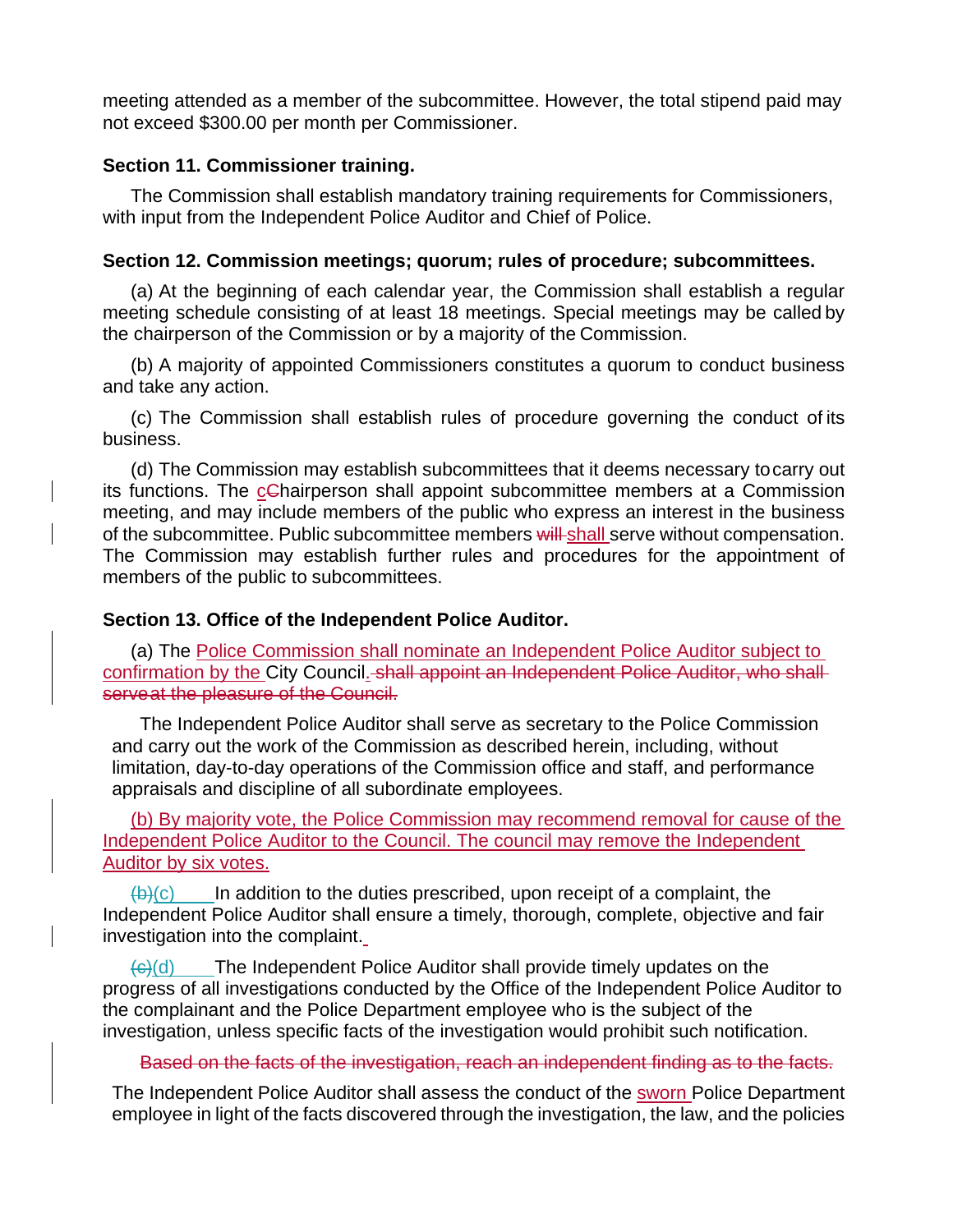and procedures of the Berkeley Police Department.

 $(d)(e)$  The Independent Police Auditor shall present the results of their investigative findings and recommendations to the Police Commission who will shall make a recommendation to the Chief of Police regarding the specific complaint.

 $\left(\frac{e}{f}\right)$  The Independent Auditor may, with budgetary authority from the Council and the Commission's consent, hire a Chief Investigator in instances of largeinvestigations.

 $(f)(g)$  The Independent Police Auditor has the sole authority to hire and dismiss consultants, additional investigators, and all subordinate employees as needed.

 $\langle q \rangle$ (h) The powers in this Section 13 are conferred notwithstanding Article VII, Sections 28(b) and (c) and Article XVI, Section 1199 of this Charter.

 $\langle h \rangle$ (i) The Commission and Independent Police Auditor may use the City's Human Resources Department for hiring, performance evaluation, discipline, and removal of employees.

 $\overline{f}(i)(j)$  The Independent Police Auditor shall meet periodically with stakeholders, including but not limited to employee organizations representing officers, organizations promoting civil rights and liberties, and organizations representing communities of color, with and seek input from the Berkeley Police Association and solicit from them input regarding the work of the Commission and the Office of the Independent Police Auditor.

#### **Section 14. Legal counsel.**

The Commission and the Independent Police Auditor may use the services of the City Attorney's Office for legal advice.:  $\frac{1}{2}$ The Commission may also seek the services of outside counsel when it deems necessary.

#### **Section 15. Commission reports.**

(a) (a) The Independent Police Auditor shall prepare issue an annual report to the public, including but not limited to the following:

1 A -description of thing the Commission's activities during the year, which shallincludinge:

 $i$   $\rightarrow$   $\overline{a}$  summary of the number, type, and disposition of complaints filed with the Commission

 $\frac{\text{ii}}{\text{A}}$ ; a summary of the number, type, and disposition of complaints filed with the Police Department that Commission staff has reviewed

 $iii \div P$ Policy investigations and reviews undertaken

iv  $O<sub>i</sub>$  and such other such -information as the Commission may request.

2 The Department's and the Commission's processes and procedures for investigating alleged misconduct, and for determining the appropriate level of discipline for sustained findings of misconduct

3 Trends and patterns regarding Department training and education, and the Department's use of any early warning system;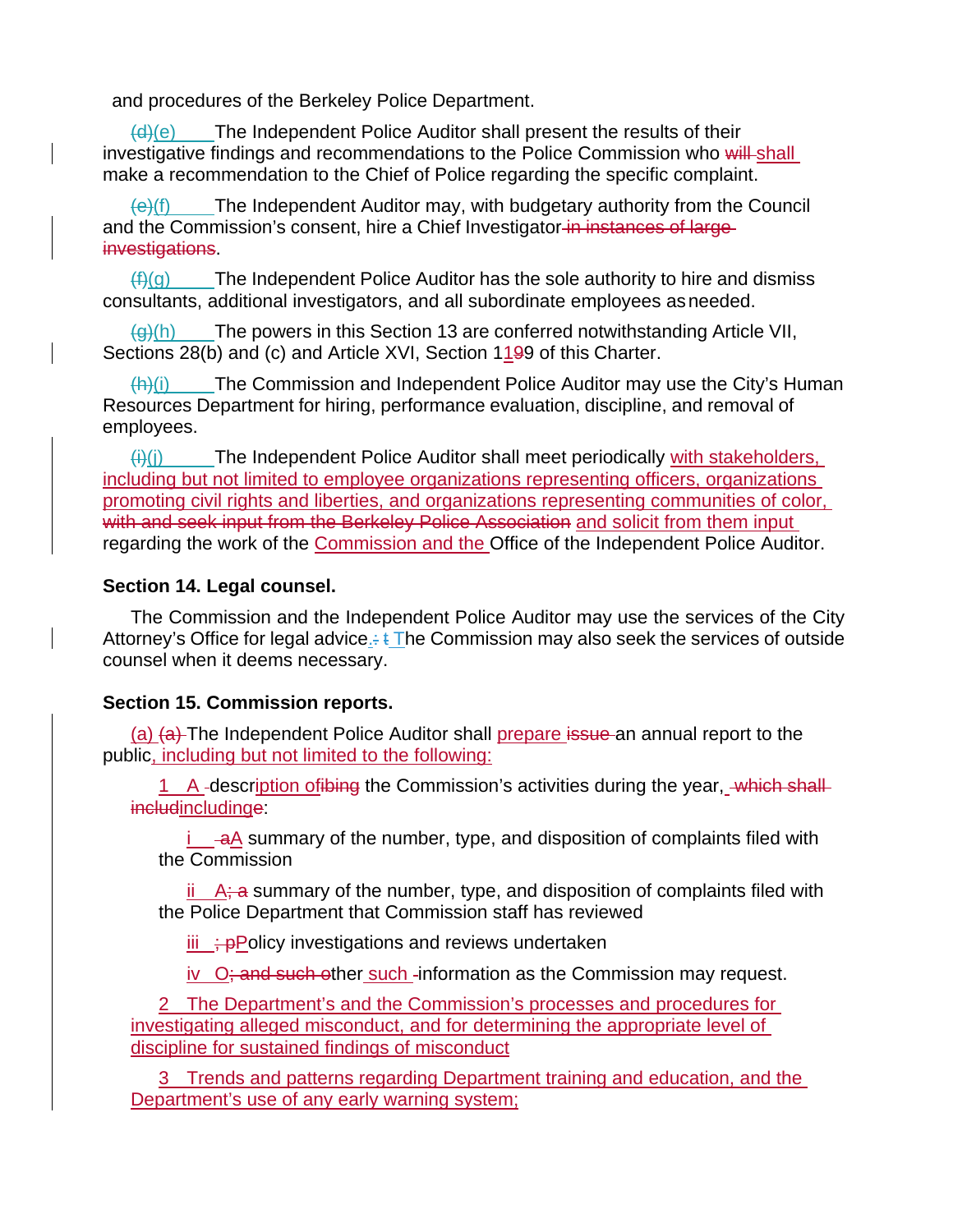4 Training and/or policy issues that arise during the investigations of complaints;

5 Trends and patterns in vehicle and pedestrian stops, citations, arrests, searches and seizures or other patterns by the Berkeley Police Department by race or ethnicity, purpose of the stop and disposition, and location of stop, in compliance with General Order B-4, Fair and Impartial Policing, and any disparate outcomes.

6 Trends and patterns regarding use of force and officer-involved shootings.

 $(a)(b)$  This annual report shall be presented to the Commission for approval. Upon adoption by the Commission, it shall be presented to the Mayor and Council, the Chief of Police and the City Manager, and shall include, where appropriate, recommendations for changes in the processes and procedures that were reviewed.

# **Section 16. Policy review and approval.**

(a) The Commission may review police policies, practices, and procedures on its own motion, at the request of a member of the public as a result of a policy complaint or an individual complaint against an officer, or the Police Department. Commission staff shall carry out any Commission directives required to fulfill this function.

(b) The Commission shall prepare an annual report, summarizing the following:

(c) The Department's and the Commission's processes and procedures for investigating alleged misconduct, and for determining the appropriate level of discipline for sustained findings of misconduct;

(d) Trends and patterns regarding Department training and education, and the Department's use of any early warning system;

(e) Training and/or policy issues that arise during the investigations of complaints;

(f) Trends and patterns in vehicle and pedestrian stops, citations, arrests, searches and seizures or other patterns by the Berkeley Police Department by race or ethnicity, purpose of the stop and disposition, and location of stop, in compliance with General Order B-4, Fair and Impartial Policing, and any disparate outcomes.

(g) Trends and patterns regarding use of force and officer-involved shootings.

(h) This annual report shall be presented to the Commission, the Mayor and Council, the Chief of Police and the City Manager, and shall include, where appropriate, recommendations for changes in the processes and procedures that were reviewed.

 $(h)(b)$  Before taking effect, the Chief shall submit all new Departmental policies and revisions to existing policies to the Commission for review and recommendation. If the Police Department and the Commission are unable to reconcile their differences about a policy, the policy shall be sent to the City Manager Council for a final decision.

# **Section 17. Complaints filed with the Independent Police Auditor.**

(a) The Independent Police Auditor and Commission shall adopt regulations for handling complaints filed from members of the public alleging misconduct by sworn Police Department employees and undertake investigations of complaints as it deems warranted. The regulations must include the following:

(1) A provision for mediation of complaints in lieu of an investigation;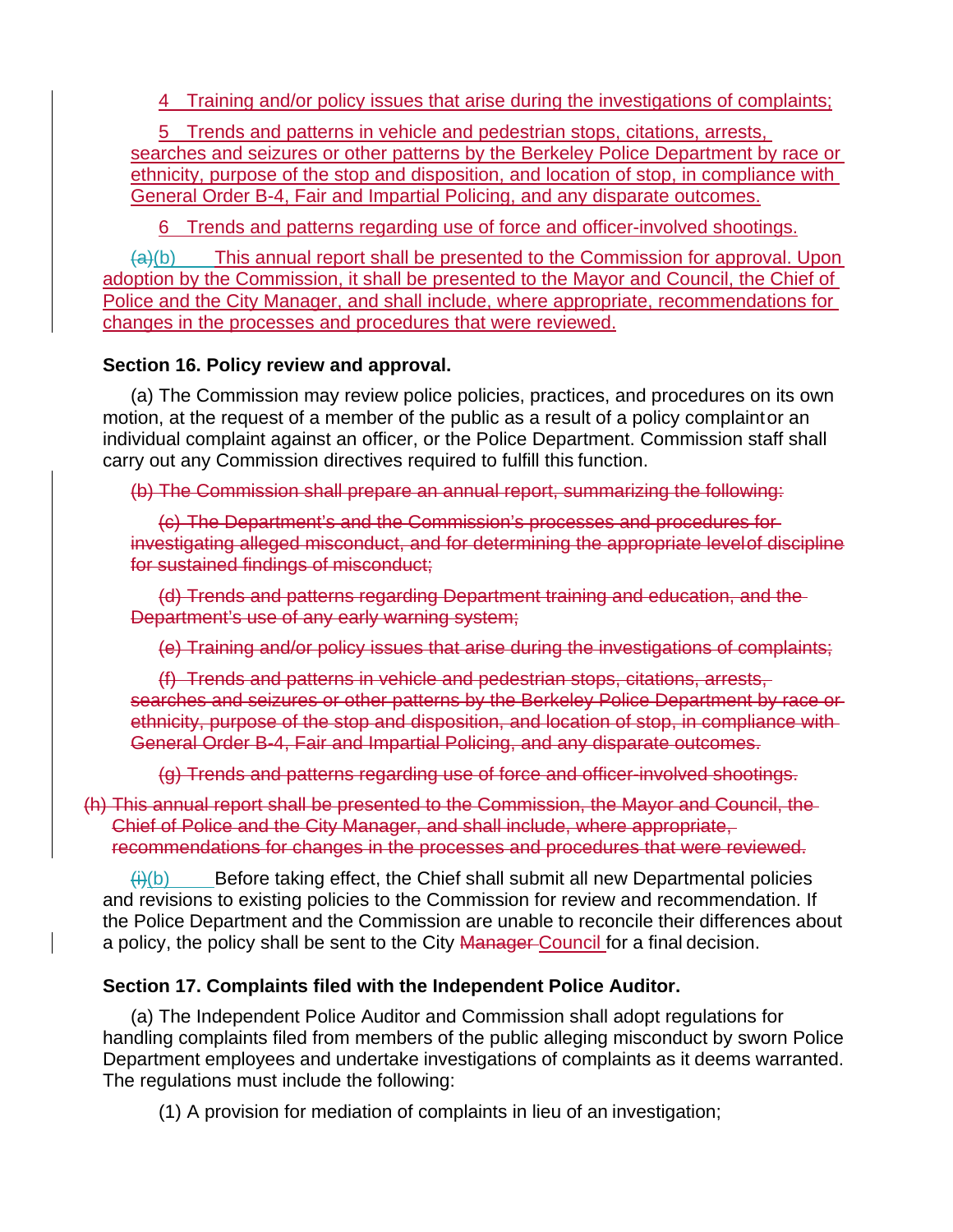(2) What constitutes a complainant;

(3) The Independent Police Auditor will shall hear and decide findings on allegations of misconduct, at which subject employees must appear to testify and answer questions;

 $(4)$  In making findings, the standard of proof will shall be "preponderance of the evidence";

(5) The time limit for investigations and notification of discipline shall be one year, unless a Government Code section 3304(d) exception applies.

(b) Investigation of all complaints filled with the Independent Police Auditor and Commission shall begin immediately after complaints are filed and proceed as expeditiously as possible.

(c) Complaints filed with other offices, boards, bureaus and departments of the City, including the Police Department, shall be referred to the Independent Police Auditor for investigation.

(d) No City employee, officer, official or member of the Police Commission shall attempt to unduly interfere or undermine the work of the Independent Police Auditor or any employee of the Office of the Independent Police Auditor in the performance of the duties and responsibilities set forth in this Charter or by Ordinance.

#### **Section 18. Review of complaints filed with the Berkeley Police Department.**

(a) The Police Department shall provide the Independent Police Auditor with copies of all newly-filed complaints newly filed with the Department, both those filed from outside the department and within the department. The Independent Police Auditor shall present each case to the Commission to decide which complaints staff will-shall conduct parallelinvestigateions of, after receiving recommendations from its staff. If the Commission staffelects to conducts an investigation, the Department shall share all written and unwritten information, documents, materials and evidence the Department collects during its investigation.

(b) For complaints that the Commission staff-does not select for investigation, the Independent Police Auditor shall have the authority to review and discuss those cases with the Department. If the Independent Police Auditor believes that the Commission should open an investigation, s/he may present the case to the Commission to approve an investigation.

(c) The Police Department shall inform the Independent Police Auditor of its planned disposition before closing an investigation into a complaint.

(d) After reviewing a Police Department investigation, the Independent Police Auditor shall advise the Commission of recommended disciplinary action in any sustained finding by the Independent Police Auditor. The Commission may affirm, modify, or reject the recommendation, and its decision shall be submitted to the Chief.

#### **Section 19. Involvement in discipline of sworn department employees**

After reviewing a Police Department investigation, the Independent Police Auditor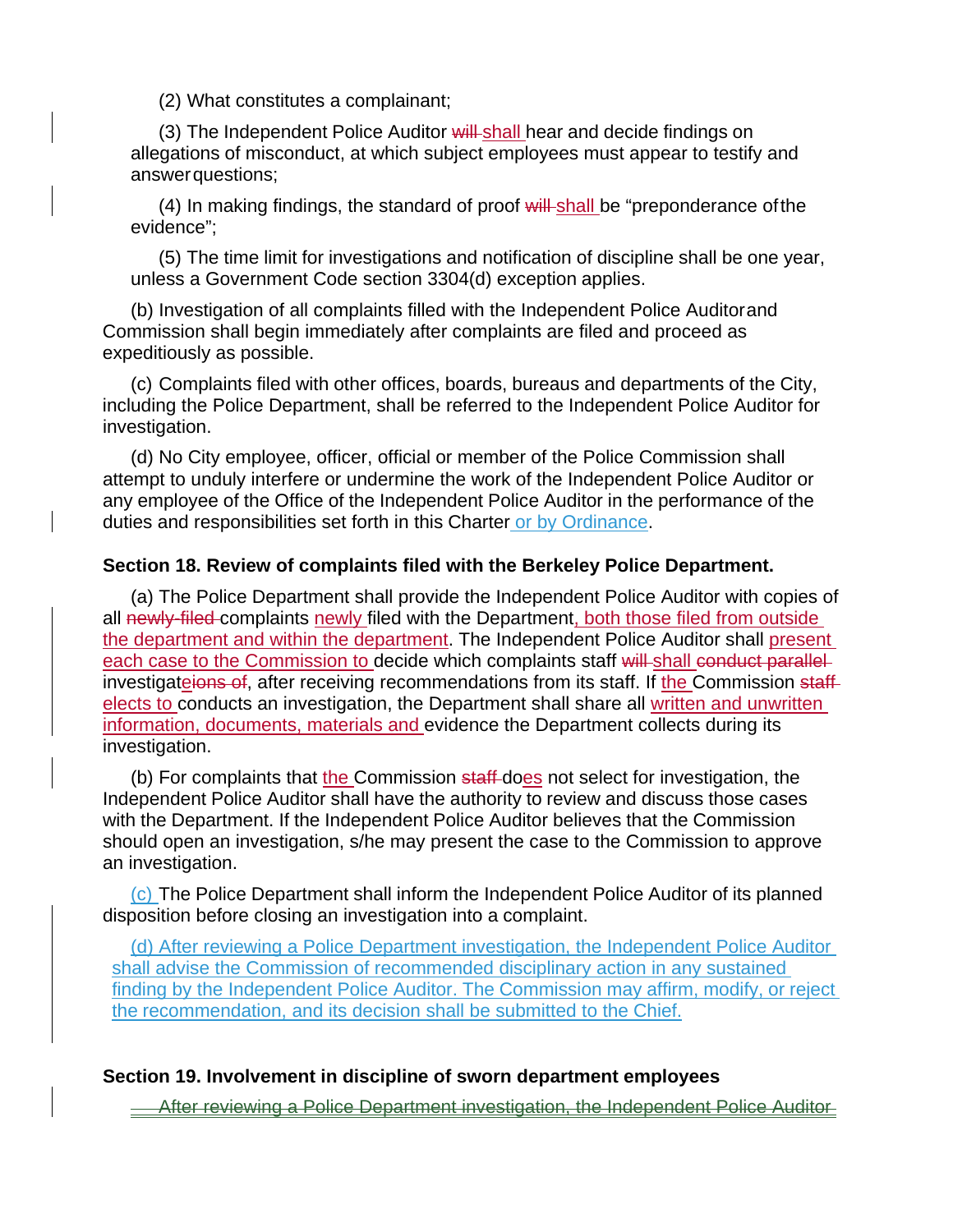shall advise the Commission of recommended disciplinary action in any sustained finding by the Independent Police Auditor. The Commission may affirm, modify, or reject the recommendation, and its decision shall be submitted to the Chief.

(a) In a confidential personnel meeting, the Independent Police Auditor shall submit their investigative findings and recommendations, including any recommended disciplinary action, including all evidence and documentation obtained or produced during the course of the investigation, to the Police Commission for review. The Independent Police Auditor shall provide the Commission with all evidence and documentation obtained or produced during the course of the investigation to enable their review of the complaint. At said meeting, both the officer who is the subject of the investigation and the complainant must be present to answer questions from Commissioners. To the extent allowed by law, the Independent Police Auditor and Commission shall ensure that both the officer and complainant are able to freely testify. If the Independent Police AuditorCommission makes aupholds the Independent Police Auditor's sustained finding on an allegation against a subject employee, they shall also recommend disciplinary action to the Chief of Police.

(b) Should the Police Commission agree with the findings and recommendations of the Independent Police Auditor, the report will shall be submitted to the Chief of Police for appropriate action. The Commission may affirm, modify or reject the recommendations. If the Commission modifies or rejects the recommendations of the Independent Police Auditor, it shall issue findings explaining its decision.

(c)(a) After reviewing a Police Department investigation, the Independent Police Auditor shall advise the Commission of recommended disciplinary action in any sustained finding. The Commission may affirm, modify, or reject the recommendation, and its decision shall be submitted to the Chief.

 $(d)(c)$  If the Chief proposes to impose a disciplinary action that differs from the recommendation of the Independent Police Auditor or the Commission, the Commission shall have the opportunity to appeal the Chief's proposal to the City Manager. The City Manager shall make the final determination and explain his or her decision in writing to the Commission within 15 business days of the appeal.

 $(e)(d)$  This Article does not prohibit the Chief of Police from investigating the conduct of a Police Department employee or taking disciplinary or corrective action that is otherwise permitted by this Charter and not in conflict with this Article, when such action is warranted; and this Article does not limit or otherwise restrict the disciplinary powers vested in the City Manager and the Chief of Police under other provisions of this Charter, that are not in conflict with this Article.

 $(f)(e)$  The City Manager and Chief of Police may impose disciplinary action up to a period consistent with Government Code section 3304. This Section nullifies and supersedes any provisions of agreements to the contrary.

## **Section 20. Access to records of City departments; compelling testimony and attendance.**

 (a) Notwithstanding Article VII, Section 28 of this Charter, all departments, officers, and employees of the City shall cooperate with and assist the Independent Police Auditor, Police Commission and its staff and, unless prohibited by state or federal law, produce all records and written and unwritten information, documents, materials and evidence the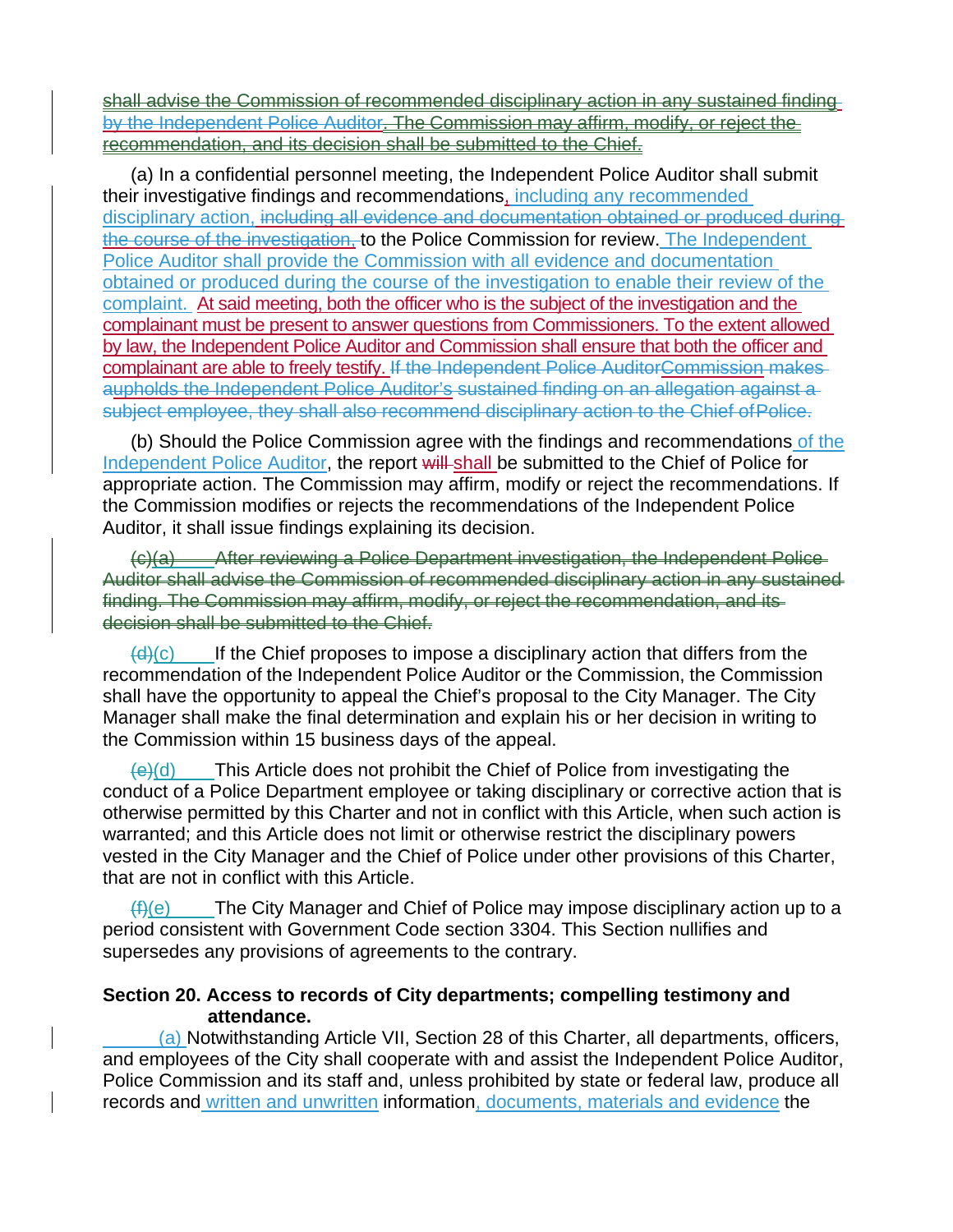Commission or its staff requests for the purpose of carrying out its duties and functions.  $-$ The records and information include without redaction or limitation: (1) records relevant to Police Department policies or practices, (2) personnel and disciplinary records of sworn Police Department employees, and (3) Police Department investigative records. Responding departments, officers, or employees of the City shall comply promptly, but in no event later than 10 business days from the date of request, unless additional time is needed to comply. If additional time is needed to comply, the responding departments, officers or employees shall specify how much time within a reasonable periodup to 30 additional business days is needed and explain the reasons for delay in producing the necessary records and information.

 (b) The Independent Police Auditor, Police Commission and its staff shall maintain the confidentiality of any records and information it receives consistent with state or federal law governing such records or information.

 (c) The Independent Police Auditor and Police Commission may require the testimony or attendance at Commission proceedings of any member of the Police Department to carry out the Commission's responsibilities.

 (d) The Independent Police Auditor and Police Commission is empowered to issue subpoenas to compel the production of books, papers, and documents, and the attendance of persons to take testimony, as needed to carry out its duties and functions; and to enforce subpoenas if necessary.

#### **Section 21. Advice regarding Police Department budget.**

The Commission is empowered to review and make recommendations to the City Council regarding the Police Department budget. The Chief shall submit his or her final budget proposal to the Commission for review and recommendations, but the Commission's failure to complete that review and make recommendations in a timely manner shall not delay the budget process.

# **Section 22. Hiring of Chief of Police.**

Notwithstanding Article VII, Section 28 of this Charter, the process for hiring the Chief of Police is as follows:

Upon the notice of vacancy of the position of Chief of Police, the City Manager shall engage with the Police Commission on the job requirements and application process. The Police Commission shall play an active role in the evaluation of candidates for the Chief of Police.

# **Section 23. Hiring of subordinate Departmental staff.**

(a) The Chief of Police shall include a member of the Commission on all oral boards for all command staff positions and allow that Commission member to have input.

# **Section 24. Chief or command staff to attend Commission meetings.**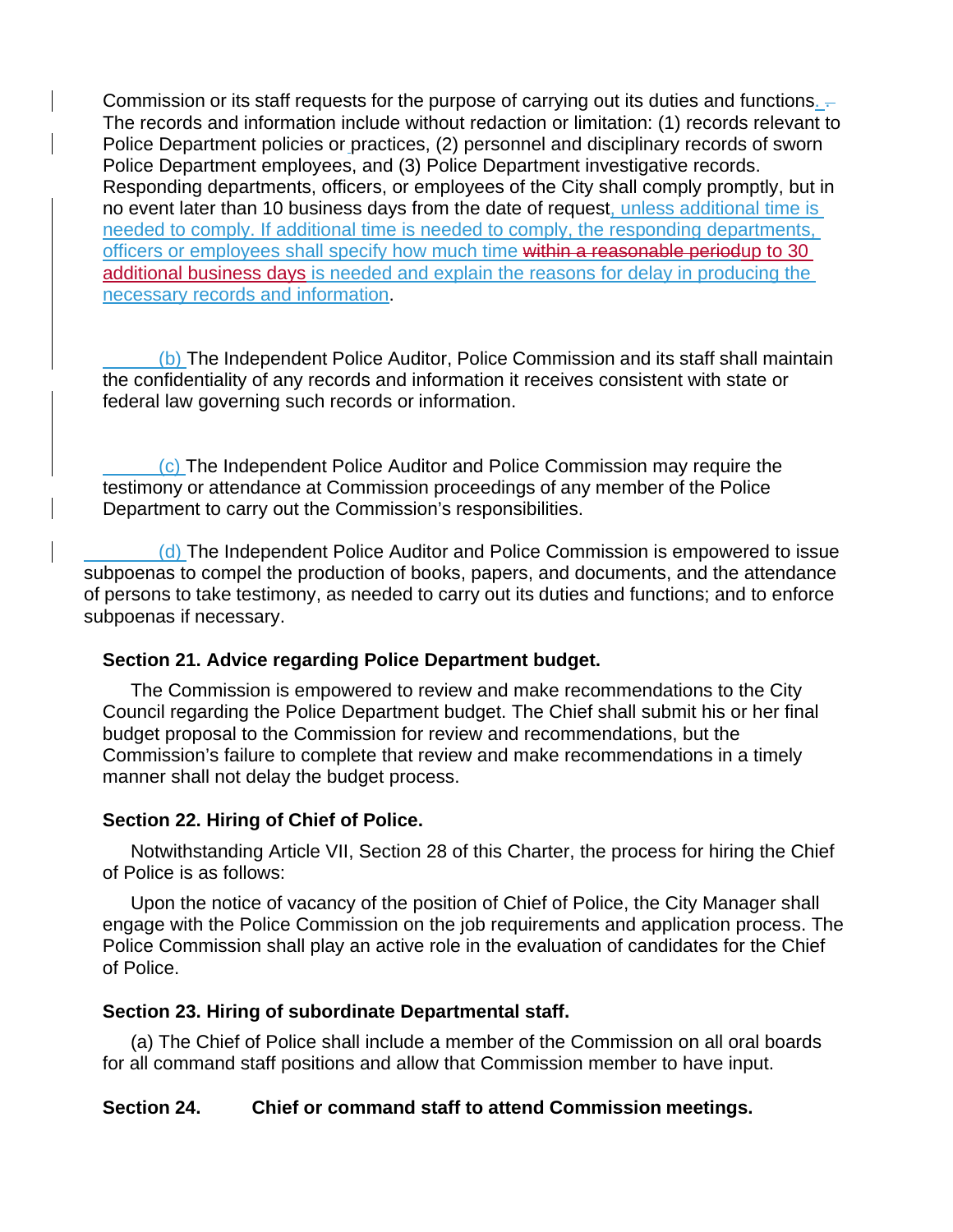The Chief of Police shall attend at least one regular Commission meeting per month, for each month a regular meeting is held and attend a minimum of 12 meetings per year. The Chief shall send a member of his or her command staff to any regular Commission meeting that the Chief does not attend.

#### **Section 25. Berkeley Police Department written reports to the Commission.**

The Chief of Police shall submit reports to the Commission on such subjects and at such intervals as the Commission, in consultation with the Chief, may prescribe. At least one report shall provide information on all use of force statistics, and the number of complaints filed with Internal Affairs, the allegations in each complaint, and the disposition of closed complaints, including any discipline imposed.

#### **Section 26. Contract negotiations.**

The City Manager shall inform the Police Commission of any prospective changes discussed in contract negotiations that may directly affect the work, duties, or responsibilities of the Commission; and provide the Commission reasonable time to evaluate and respond to those proposals.

#### **Section 27. Commendation program.**

The Commission shall establish a regular means of recognizing sworn employees of the Police Department for instances of outstanding service to individuals, the community at large, or the Department.

#### **Section 28. Transition from Police Review Commission to Police Commission.**

(a) The Police Review Commission established by Ordinance No. 4,644-N.S., as amended, will shall continue in existence until its functions are transferred to the Police Commission, but no later than June 30, 2019.

(b) To assist in an orderly transition between the Police Review Commission and the Police Commission established by this Article, PRC staff shall serve as interim Police Commission staff until the Police Commission hires an Executive Director and the Executive Director hires subordinate employees.

(c) The Police Review Commission staff shall transfer all PRC files, records, books, publications, and documents of whatever kind to, and for the use and benefit of, the newly created Police Commission.

#### **Section 29. Review of processes.**

The Commission shall conduct a review of its processes every two years after the passage of the initiative in order to ascertain the efficacy of its processes.

#### **Section 30. Enabling Legislation**

The Commission may make recommendations to the City council for enacting legislation or regulations that will further the goals and purposes of Article XVIII of this Charter. The City Council may, on its own initiative, enact legislation or regulations that will further the goals and purpose of this Charter. Once the Commission is seated, subsequent legislation or regulations, shall be submitted to the Commission for review and comment.